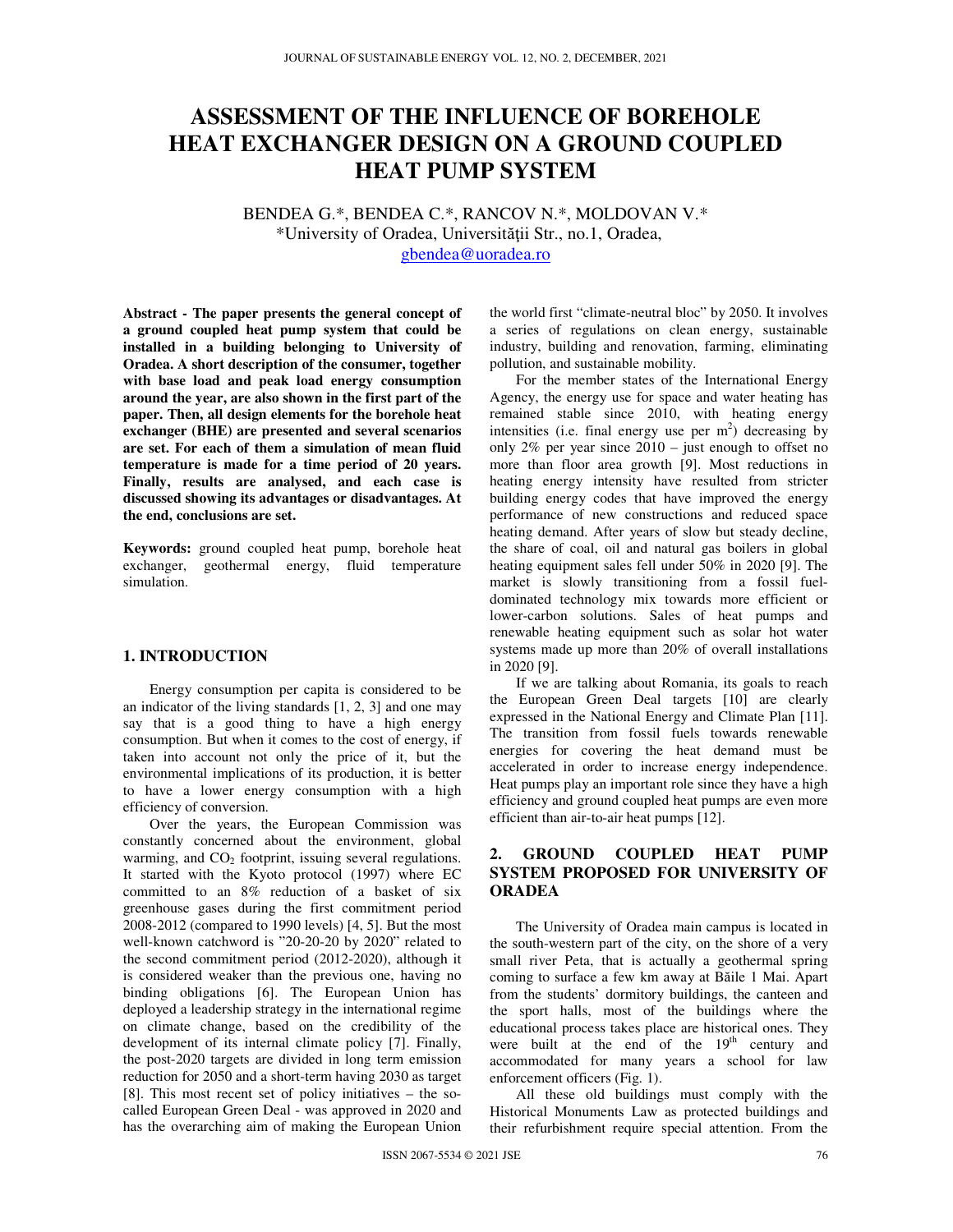energy point of view, external walls insulation, attic insulation, windows replacement are only a few actions that must be done, but solely without affecting stuccos and window frames that should be kept intact. As University of Oradea is focused on efficient use of energy and sustainable solutions for heating its buildings, it recently applied for a grant to fulfil its energy saving goals. The proposal was successful and refurbishment works should start in 2022.



**Fig. 1. A building of the University of Oradea main campus – then and now (100 years ago and present time)** 

This paper analyses the possibility of using a ground coupled heat pump (GCHP) system for heating one of the refurbished buildings. GCHP systems are complex heating and cooling systems that use the shallow ground as heat source or heat sink. They are also called geothermal heat pumps. They are included in a larger category of heat pump systems: the ground source heat pumps. This type of systems consists of three subsystems:

- the heat source sub-system;
- the heat transfer sub-system;
- the distribution and consumption sub-system.

The difference between *ground source* and *ground coupled* heat pumps is made by the heat source subsystem. The latter ones absorb heat from the ground using an intermediate fluid that circulates into a closed underground circuit. Therefore, ground coupled heat pump systems are also called closed loop heat pumps [13]. The goal of the intermediate fluid that circulates through the buried pipes is to exchange heat with the ground, they are often called *ground heat exchangers* [13].

For the chosen building, the peak load of the heating system was calculated to 38 kW and the annual energy consumption was considered 75.26 MWh. The monthly distribution of this energy was determined after daily energy consumption was calculated (Fig. 2) based on minimum, maximum and average daily temperature of the outside air.

The values of the monthly energy consumption are shown in Table 1.

| Table 1. Monthly energy consumption $(Q_{\text{heat}})$ |  |
|---------------------------------------------------------|--|
|---------------------------------------------------------|--|

| Month    | $Q_{heat}$ [MWh] | Month     | $Q_{heat}$ [MWh] |
|----------|------------------|-----------|------------------|
| January  | 16.326           | July      |                  |
| February | 12.356           | August    |                  |
| March    | 9.757            | September | 0.996            |
| April    | 5.505            | October   | 5.124            |
| May      | 1.668            | November  | 9.331            |
| June     | 0.057            | December  | 14.137           |

Beside the monthly consumption of thermal energy, another parameter that is important for the simulation is the peak heating load.



**Fig. 2. Daily energy consumption of University of Oradea GCHP proposed system** 

This is set assuming a continuous operation of the heat pump for 12 hours, leading to a pronounced decrease of ground temperature. The peak load is also used to estimate the maximum possible temperature variation. The base load – monthly energy consumption – is important for calculating the ground temperature for long-term development (for instance, 20 years), while the peak load is used for checking if the maximum required load over a continuous operation period of 12 hours can be extracted under the general long-term development [14].

The above heating load is covered by a brine to water heat pump of 38 kW that has a coefficient of performance of 5.4. The heat pump represents the heat transfer sub-system of the proposed GCHP heating system.

The heat source sub-system depends on many parameters, including the available space for drilling the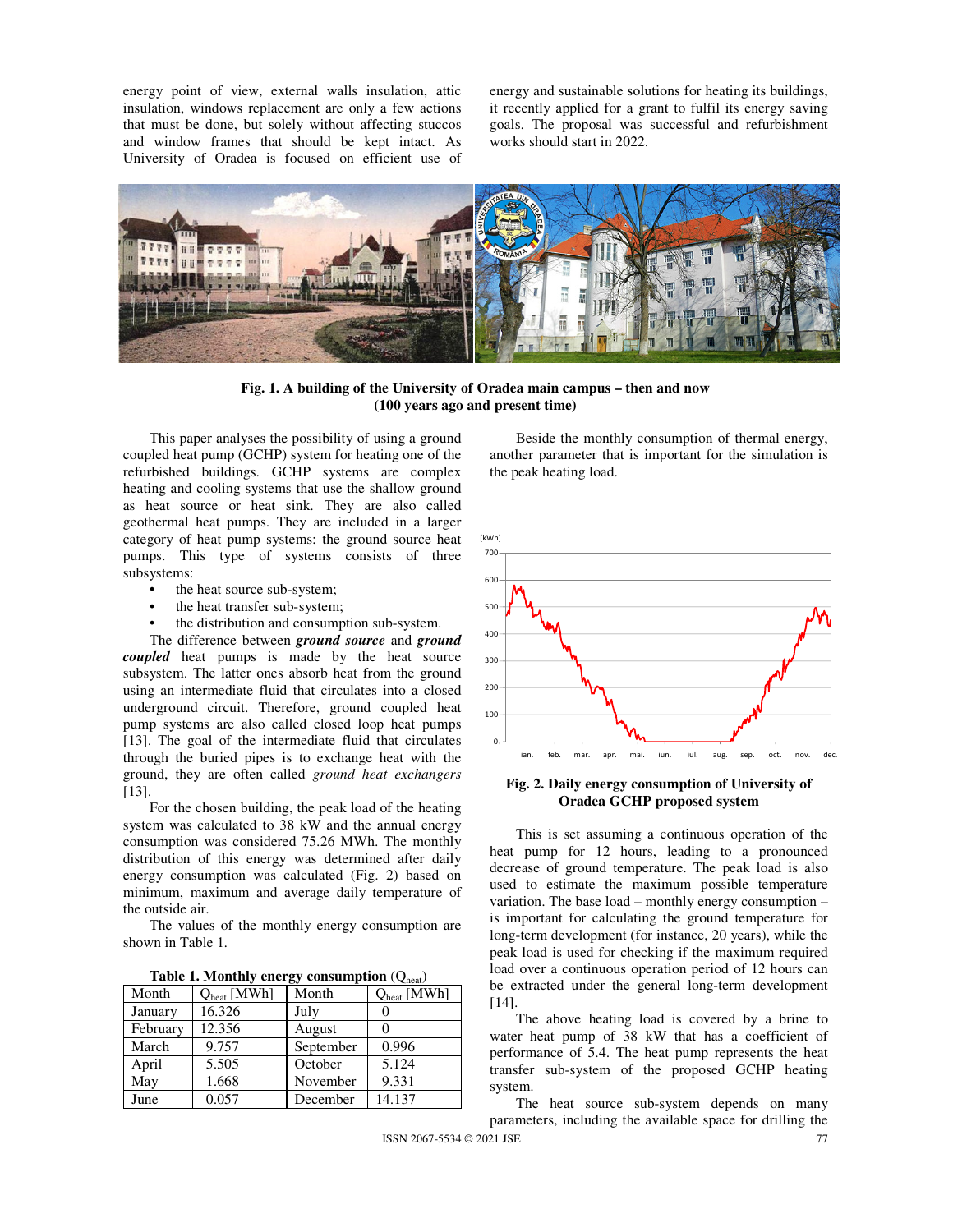boreholes. Therefore, considering the green space that surrounds the analyzed building, a number of 10 borehole heat exchangers that have 130 m length are chosen. These two characteristics are common to all scenarios.

Since the ground temperature is strongly influenced by multiple factors, such as: type of BHE, diameter of borehole, depth of borehole, diameter and conductivity of the pipe from which the BHE is made of, shank space, type of fluid inside the BHE, flow rate of this fluid, distance between boreholes, configuration of boreholes, series factor, conductivity of grouting material, etc., all these parameters must be considered when the simulation is made.

Several scenarios were developed in order to establish the temperature variation of heat source fluid for different conditions and to determine the optimum scenario. Table 2 shows the numerical values of parameters, for each simulated scenario.

| Parameter                                         | Scenario 1          | Scenario 2 | Scenario 3     | Scenario 4   | Scenario 5     | Scenario 6         | Scenario 7     | Scenario 8     | Scenario 9 |
|---------------------------------------------------|---------------------|------------|----------------|--------------|----------------|--------------------|----------------|----------------|------------|
| Depth $[m]$                                       | 130                 | 130        | 130            | 130          | 130            | 130                | 130            | 130            | 130        |
| Borehole<br>diameter [mm]                         | 150                 | 150        | 150            | 120,7        | 120,7          | 150                | 150            | 150            | 150        |
| Type of BHE                                       | double U            | simple U   | simple U       | simple U     | double U       | simple U           | simple U       | simple U       | simple U   |
| Pipe diameter of<br>BHE [mm]                      | 32                  | 40         | 40             | 25           | 32             | 40                 | 40             | 40             | 40         |
| Pipe wall thick-<br>ness[mm]                      | 3                   | 3.7        | 3.7            | 2.7          | 3              | 3.7                | 3.7            | 3.7            | 3.7        |
| Shank space<br>[mm]                               | 70                  | 90         | 70             | 75           | 70             | 70                 | 70             | 70             | 70         |
| Pipe conducti-<br>vity [W/m·K]                    | 0.42                | 0.42       | 0.42           | 0,22         | 0.42           | 0.42               | 0.42           | 0.42           | 0.42       |
| <b>BHE</b><br>configuration                       | $2 \times 5$        | 3x4        | 6 x 3          | $2 \times 5$ | $4 \times 7$   | 5 x 6              | $5 \times 6$   | 6 x 3          | 2 x 5      |
| Borehole distance<br>[m]                          | 10                  | 10         | 10             | 10           | 8              | 8                  | 8              | 10             | 10         |
| Series factor                                     | 5                   | 2          | 10             | 1            | $\overline{c}$ | 2                  | 1              | $\mathbf{1}$   | 1          |
| Conductivity of<br>grouting mate-<br>rial [W/m·K] | 0.8                 | 1.5        | $\overline{c}$ | 0.8          | $\overline{2}$ | $\overline{2}$     | $\overline{2}$ | $\overline{c}$ | 2          |
| Type of brine                                     | propylene<br>glycol | water      | water          | water        | water          | ethylene<br>glycol | water          | water          | water      |
| Total flow rate<br>[1/s]                          | 1.8                 | 1.8        | 1.8            | 2.0          | 1.8            | 1.8                | 1.8            | 1.8            | 1.8        |

#### **Table 2. Parameters of the simulated scenarios**

**3. SIMULATION OF GROUND TEMPERATURE FOR GCHP SYSTEM FROM** 

**UNIVERSITY OF ORADEA CAMPUS** 

The simulation was performed using Earth Energy Designer simulation program. There are several outputs of the simulation. First, according to the building heating load, which is the same for all scenarios, the heat flux extracted from the ground can be determined.

Concerning the heat transfer in the ground, different thermal resistances are calculated, including the internal thermal resistance of the borehole, thermal resistance between grouting material and exterior wall of the BHE pipes, thermal resistance of the pipe, the overall resistance between the ground and the brine that circulates inside BHE, as well as the effective borehole resistance. Values obtained for all scenarios are shown in Table 3, together with the Reynolds number values.

Table 3. Thermal resistances obtain from the simulation [m<sup>2</sup>⋅K/W]

|                                         | Scenario ! | Scenario 2 | Scenario 3 | Scenario 4 | Scenario 5 | Scenario 6 |        | Scenario 7 Scenario 8 | Scenario 9 |
|-----------------------------------------|------------|------------|------------|------------|------------|------------|--------|-----------------------|------------|
| Internal borehole<br>thermal resistance | 0.5171     | 0.4646     | 0.3583     | 0.933      | 0.2085     | 0.384      | 0.3614 | 0.4197                | 0.3804     |
| Thermal resistance<br>fluid/pipe        | 0.1768     | 0.0073     | 0.002      | 0.0077     | 0.0106     | 0.0144     | 0.0035 | 0.0127                | 0.0127     |
| Thermal resistance<br>pipe material     | 0.0787     | 0.0775     | 0.0775     | 0.176      | 0.0787     | 0.0775     | 0.0775 | 0.0775                | 0.0775     |
| Borehole thermal<br>resistance fluid/   | 0.1885     | 0.1015     | 0.0951     | 0.2285     | 0.0542     | 0.1016     | 0.0959 | 0.0906                | 0.1007     |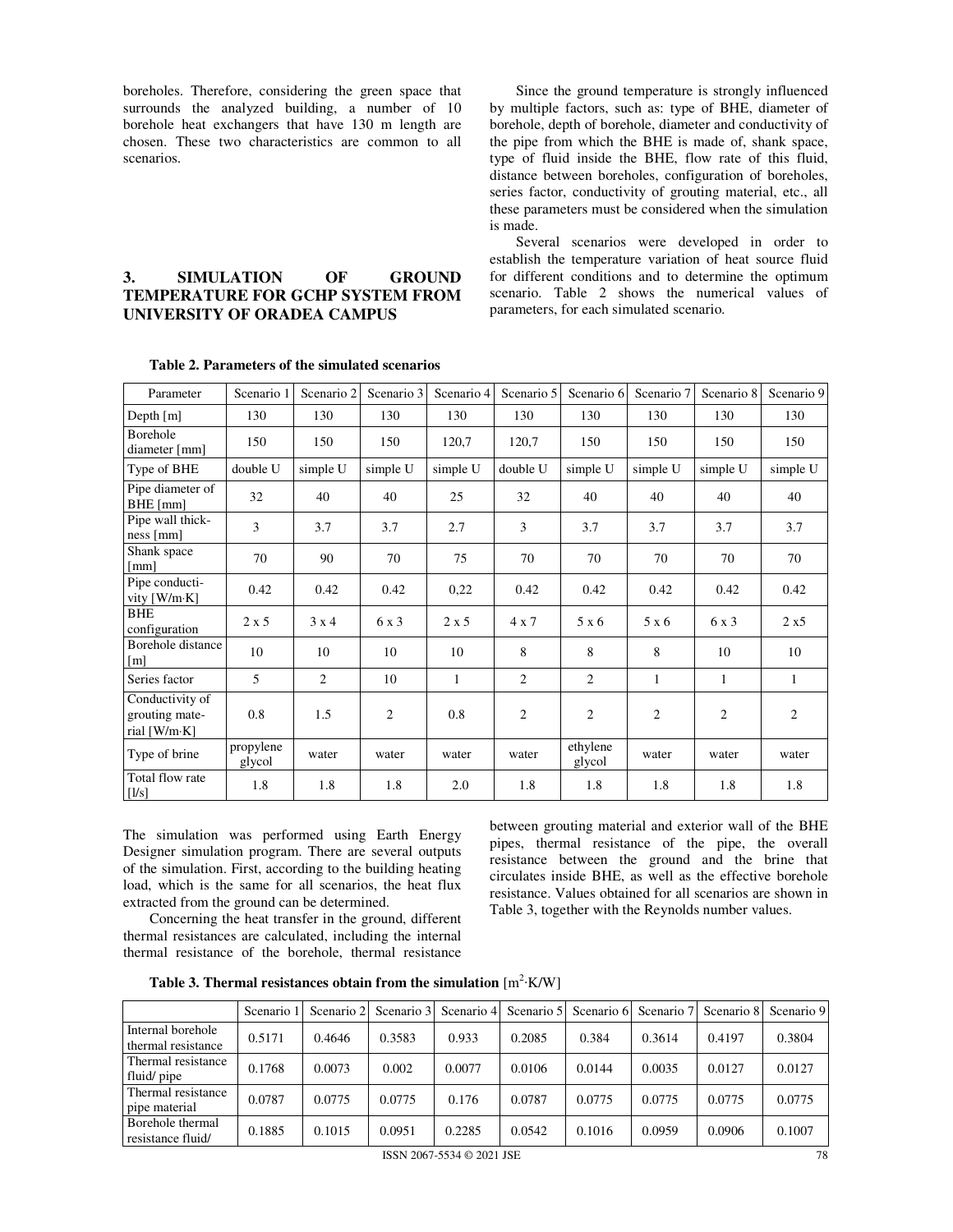| ground                                          |                |        |        |       |       |        |        |       |        |
|-------------------------------------------------|----------------|--------|--------|-------|-------|--------|--------|-------|--------|
| <b>Effective borehole</b><br>thermal resistance | 0.1894         | 0.1068 | 0.0954 | 0.237 | 0.066 | 0.1087 | 0.097  | 0.114 | 0.1266 |
| Revnolds number                                 | $\angle 0.050$ | 9,250  | 46.251 | 8.548 | 5,799 | 2.845  | 23.126 | 4.625 | 4.625  |

It is desired to have low thermal resistances in order to increase the heat transfer between the ground and the carrier fluid. For instance, the value of thermal contact resistance between the pipe and the borehole may vary a lot depending on the technique used for pumping the grouting material into the borehole (a good contact is obtained when the filling is made from bottom of the hole to the top of it, otherwise the thermal contact resistance increases).

Also, the heat transfer between the individual pipe/pipes with upward flow and the one/ones with downward flow (for simple U/double U type borehole heat exchanger) is important, thus the internal borehole thermal resistance is calculated.

The value of Reynolds number is important in order to know the type of flow inside the heat exchanger pipes. A laminar flow leads to a poor heat transfer from the pipe wall to the heat carrier fluid.

Also, the series factor of the boreholes connected by one pipeline to the manifold is important because it affects the volume flow rate and thus the power consumption of the circulation pump.

After running the simulation program for all 9 scenarios, the mean fluid temperature that exits from BHE and enters the heat pump evaporator is calculated. Fig. 3 shows its values in the month of January (as being the one having the highest energy demand) of the last year of simulation, as well as in the  $10<sup>th</sup>$  year (middle of the simulation period), both for the base load and the peak load.

For each scenario, the fluid temperature variation along the last 12 months of the simulation period, meaning the  $20<sup>th</sup>$  year of operation, is shown in Fig 4.



**Fig. 3. Mean fluid temperature in January – 10th and 20th year of operation – for base load and peak load**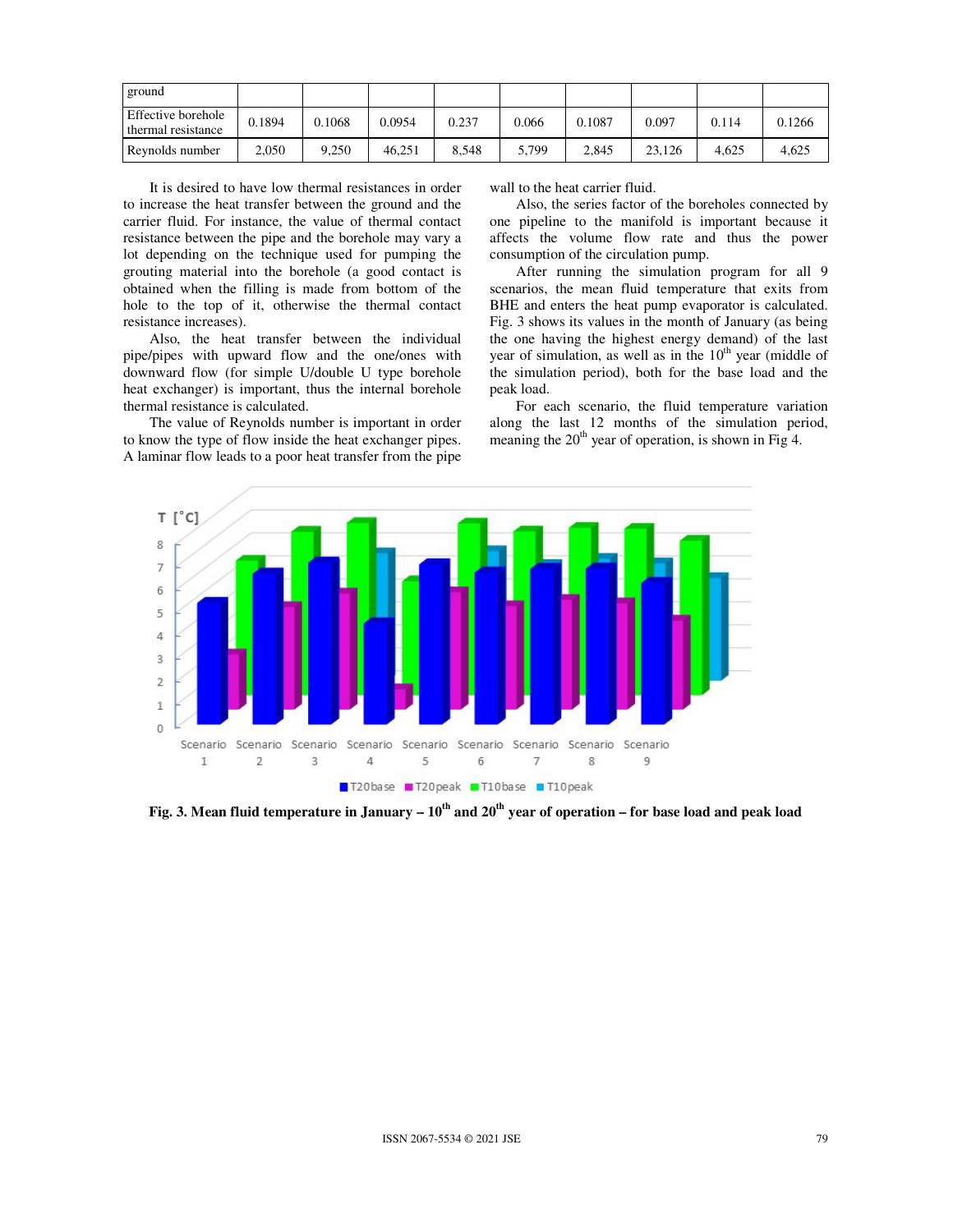

**Fig. 4. Mean fluid temperature in the 20th year of operation for base heating load** 

## **5. CONCLUSION**

The main focus of this study is on heat source subsystem, respectively on the behavior of ground temperature over 20 years of continuous exploitation. For a certain location, one of the most important components of the heat transfer in the ground is the overall borehole thermal resistance. Comparing to the geothermal gradient or to the underground soil composition that determine the ground conductivity, both having a fixed value for a particular location which cannot be influenced, the overall borehole thermal resistance value is based on the comprising thermal resistances which depend on the choices made by the designer and the precision and quality of the grouting operation. But, for an efficient operation of the entire ground coupled heat pump systems, not only the temperature variation over the years for the fluid inside BHE must be considered, also the type of its flow is important.

Different conditions and values for several parameters have been combined and 9 scenarios were set up. For each of them a simulation of the borehole heat exchanger behavior over 20 years was conducted. The following conclusions can be outlined:

In order to determine the best scenario, not only temperature level is important, but other factors must be considered, too. For instance, the highest mean fluid temperature, after 20 years of continuous operation, is in Scenario 3, but Reynolds number has an extremely big value (>45,000), meaning that the circulation pump of the heat source sub-system requires a much higher power, leading to an increased electric energy consumption and, therefore, to a poor seasonal performance factor (SPF) of the entire GCHP system. The same reasoning may be applied to Scenario 7, where Reynolds number has a value of approx. 23,000. Since mean fluid temperatures in Scenario 8 are very close to those of Scenario 7 and Reynolds number has much better values (less than 5,000), the first has to be chosen.

- Scenario 4 is the worst solution, having the lowest mean fluid temperature. This is due to a very high thermal resistance of BHE pipe and internal resistance. The main problem seems to be at peak loads, where a pronounced cooling of the ground leads to fluid temperatures close to freezing point. This scenario is not at all recommended to be used.
- Scenario 1 shows low mean fluid temperature because two negative effects were cumulated: high borehole internal resistance and very low Reynolds value (2,050) corresponding to a laminar flow. This case is not recommended to be used either.
- A slightly higher value of Reynolds number is shown in Scenario 6, allowing a transitory flow; the borehole internal resistance is among the lowest. Scenario 2 has almost the same mean fluid temperatures, but an increased Reynolds number (approx. 10,000). But both cases have a serial factor of 2, meaning a powerful circulation pump and a lower SPF.
- Scenario 5 shows high mean fluid temperatures and reasonable value of Reynolds number, being the most feasible technical solution.

For the optimum scenario (Scenario 5), the temperature dynamics over the entire operation period is presented in Fig. 5, where both base load and peak load are considered. For both cases, the minimum and the maximum values of temperature are shown.